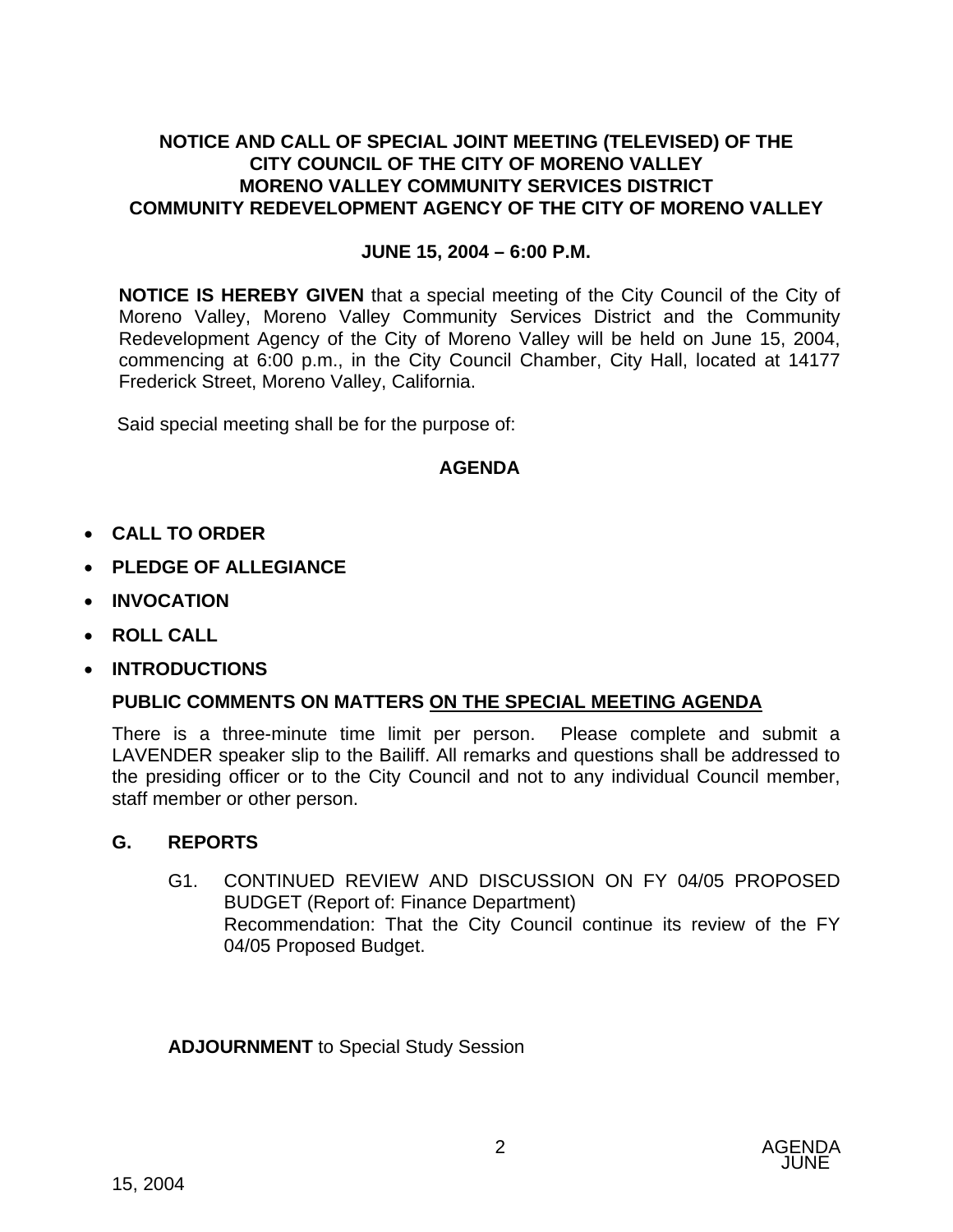## **AGENDA MORENO VALLEY CITY COUNCIL MORENO VALLEY COMMUNITY SERVICES DISTRICT COMMUNITY REDEVELOPMENT AGENCY OF THE CITY OF MORENO VALLEY SPECIAL STUDY SESSION**

## **JUNE 15, 2004**

(as soon thereafter as the meeting may be called to order following the Special Meeting)

- **CALL TO ORDER**
- **ROLL CALL**

# **PUBLIC COMMENTS ON MATTERS ON THE SPECIAL MEETING AGENDA**

There is a three-minute time limit per person. Please complete and submit a LAVENDER speaker slip to the Bailiff. All remarks and questions shall be addressed to the presiding officer or to the City Council and not to any individual Council member, staff member or other person.

- 1. 800 MHZ Update (Police Department/15 Min.) PowerPoint Presentation (Material not available at time of printing – to be provided under separate cover)
- 2. Ordinance Regulating Sales and Special Events in Parking Lots (continued from May 11, 2004) (City Attorney/5 Min.)
- 3. Conceptual Master Plan Update Aqueduct Bikeway (Parks & Recreation/5 Min.)
- 4. City Council Requests and Communications

(Times shown are only estimates for staff presentation. Items may be deferred by Council if time does not permit full review.)

 $\div$  Oral Presentation only – No written material provided